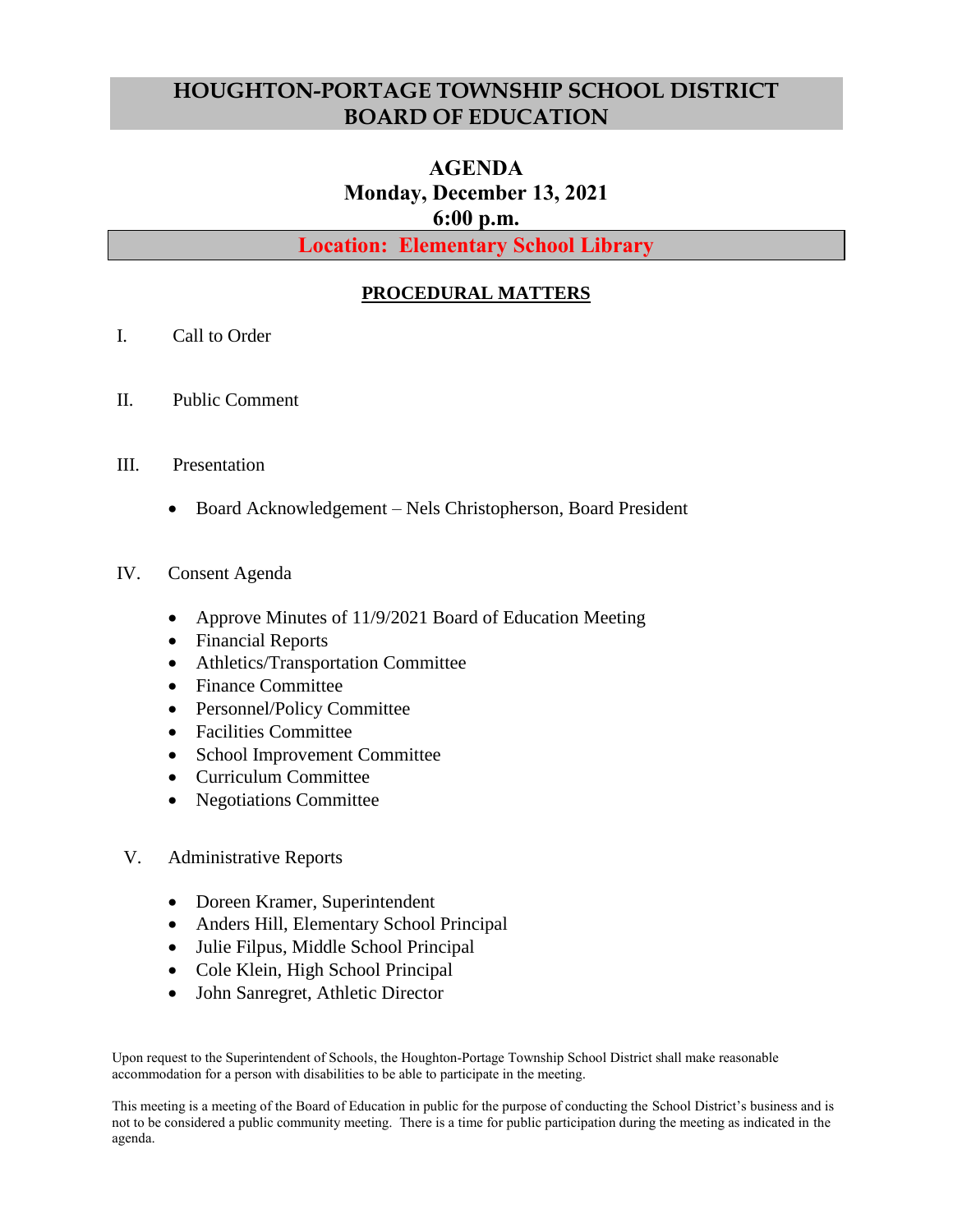## VI. MASB, MASA & CCASB Reports

- VII. Discussion Items/Action Items
	- 1. Resolution to Request Summer Tax Collection

Moved by , seconded by \_ , to approve a resolution to levy summer tax collection from both the City of Houghton and Portage Township.

Yeas: Nays:

2. Second Reading of September 2021 NEOLA Policy Updates

Moved by\_\_\_\_\_\_\_\_\_\_\_\_\_\_\_\_\_\_\_\_\_\_\_\_\_\_, seconded by \_\_\_\_\_\_\_\_\_\_\_\_\_\_, the Board approves the second reading and adopt the September 2021 NEOLA policy updates.

Yeas:

Nays: \_\_\_\_\_\_\_\_\_\_\_\_\_\_\_\_\_\_\_\_\_\_\_\_\_\_

3. Resolution to Approve Bobbi Jo Holombo as HPTS's Representative on the CCISD's Parent Advisory Committee for the Next 3 Year Term

Moved by\_\_\_\_\_\_\_\_\_\_\_\_\_\_\_\_\_\_ , seconded by \_\_\_\_\_\_\_\_\_\_\_\_\_, the Board approves Bobbi Jo Holombo as HPTS's Representative on the CCISD's Parent Advisory Committee for the next 3-year term.

Yeas:

Nays:

Upon request to the Superintendent of Schools, the Houghton-Portage Township School District shall make reasonable accommodation for a person with disabilities to be able to participate in the meeting.

This meeting is a meeting of the Board of Education in public for the purpose of conducting the School District's business and is not to be considered a public community meeting. There is a time for public participation during the meeting as indicated in the agenda.